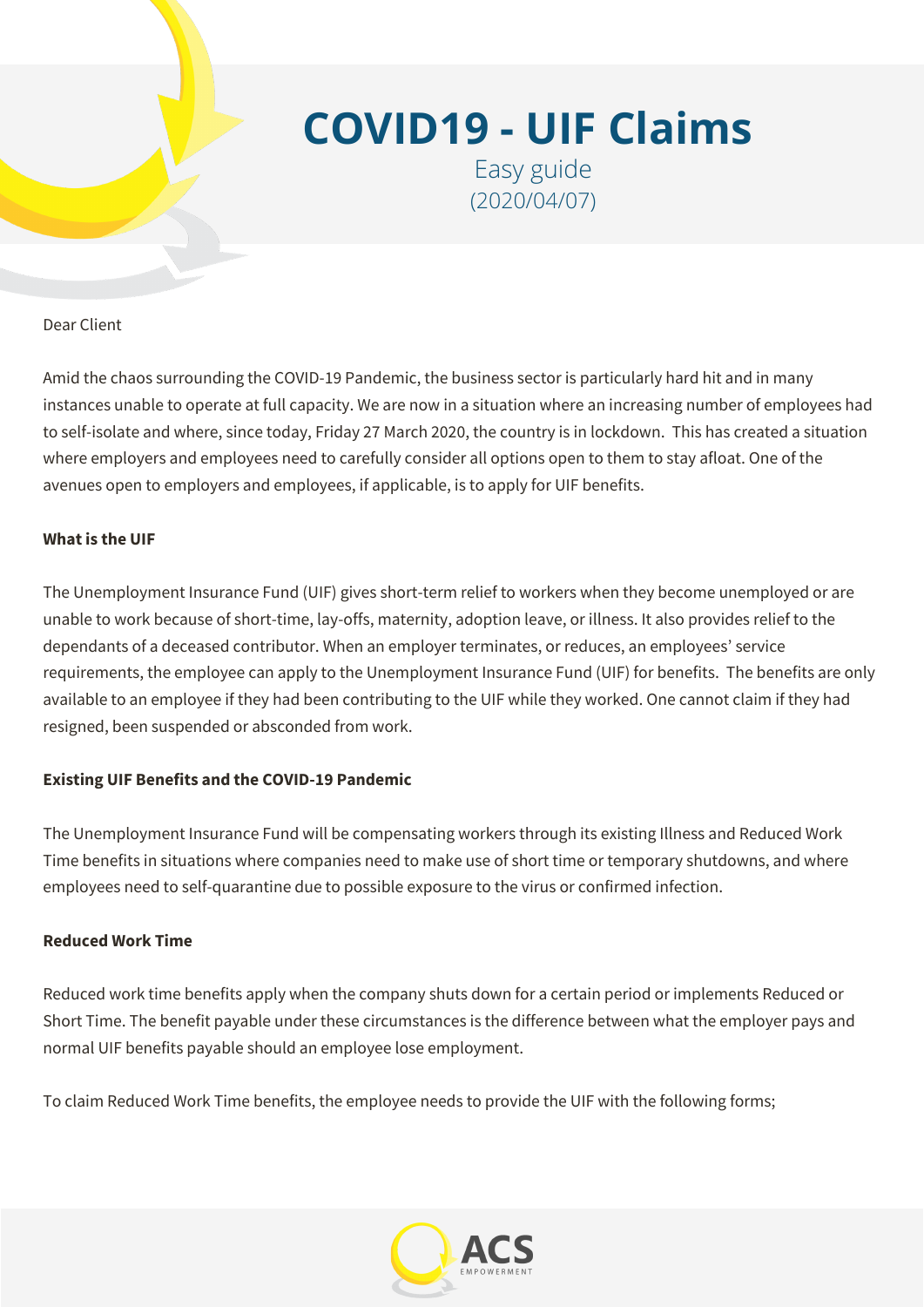#### *Summary of Forms to be submitted:*

| Dept. of Labour Forms to Complete             | <b>Who must Complete</b>     |
|-----------------------------------------------|------------------------------|
| UI2.1                                         | Employee                     |
| UI2.8                                         | Employee and employee's Bank |
| UI19                                          | Employer                     |
| UI2.7                                         | Employer                     |
| DoL Work Schedule                             | Employer                     |
| Letter from the employer confirming the shut- | Employer                     |
| down or temporary lay-off is due to Corona    |                              |
| Copy of Employee's ID                         |                              |

#### **Illness Benefits**

Illness benefits apply when an employee has been quarantined for 14 days due to the COVID-19 Pandemic. The employee must submit a confirmation letter from both the employer and the employee as proof that both parties agree to the 14 days 'special leave'. This is submitted with the normal application and takes the place of a medical certificate where the employee self-quarantines without first consulting a medical practitioner. Benefits are payable by UIF based on these letters. Where the quarantine will last more than 14 days, a medical certificate from a medical practitioner must be submitted together with the Continuation Form UI13. Documents to be submitted in terms of these claims are as follows;

#### *Summary of forms to be submitted:*

| Dept. of Labour Forms to Complete             | <b>Who must Complete</b>                         |
|-----------------------------------------------|--------------------------------------------------|
| UI2.2                                         | Employee (and authorized medical                 |
|                                               | practitioner only if the quarantine lasts longer |
|                                               | than 14 days)                                    |
| UI2.8                                         | Employee and employee's Bank                     |
| UI19                                          | Employer                                         |
| UI27                                          | Employer                                         |
| UI3 - only if quarantine lasts longer than 14 | Employee and authorized medical practitioner     |
| days                                          |                                                  |
| Medical certificate UI3 - only if quarantine  | Authorized medical practitioner                  |
| lasts longer than 14 days                     |                                                  |
| DoL Work Schedule                             | Employer                                         |
| Confirmation letter from employer and         |                                                  |
| employee as proof that both parties agree to  |                                                  |
| the 14 days special leave.                    |                                                  |
| Copy of Employee's ID                         |                                                  |

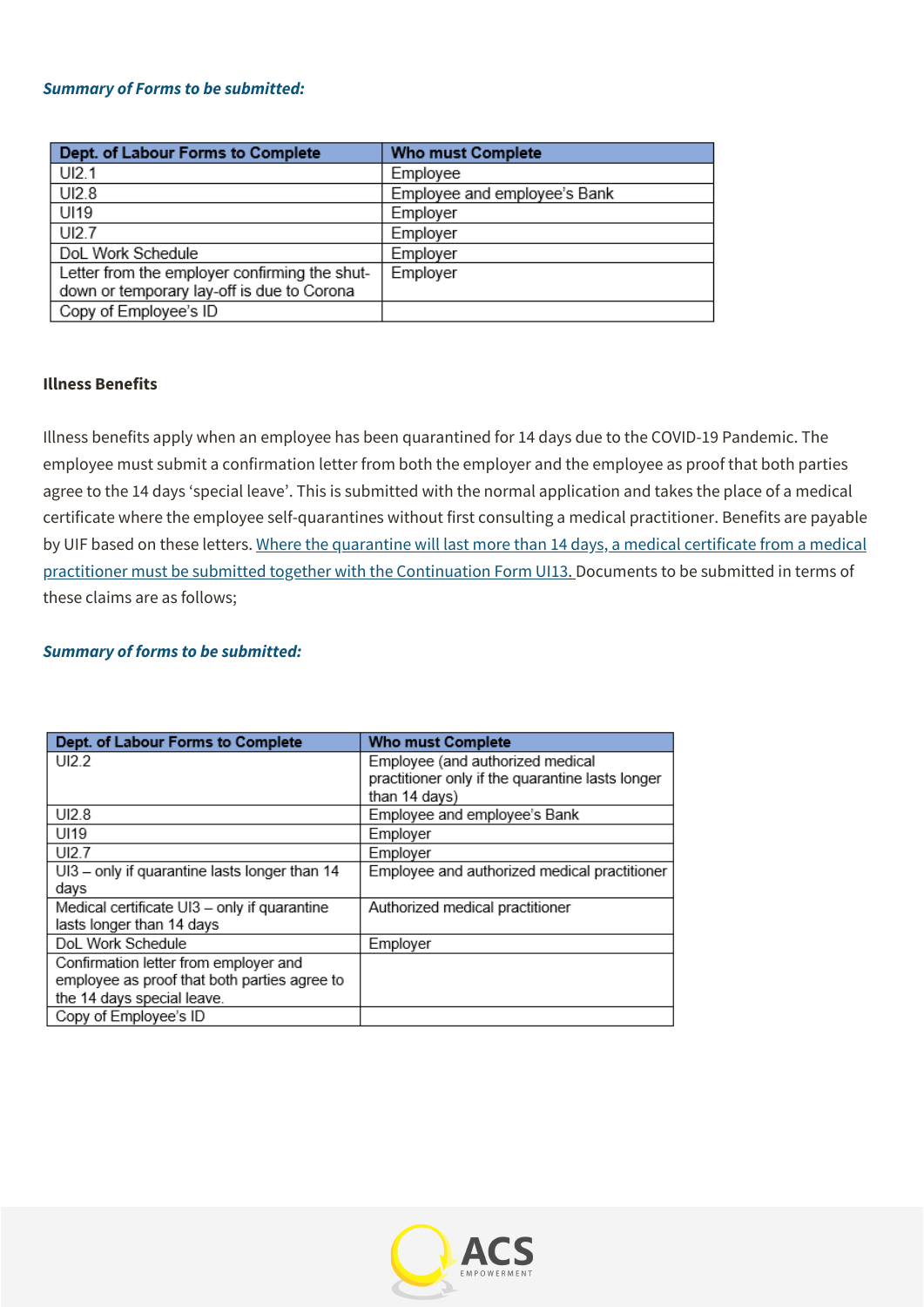#### **Claim amount**

An employee accrues UIF credit days at 1 credit day for every 4 days worked, up to a maximum of 365 days for every four completed years. The rate paid by the UIF is determined by a scale of benefits, which ranges between 38 and 60% of the employee's salary for the first 238 credit days and a flat rate of 20% from 239 to 365 days.

You can calculate the payable benefit using the UIF calculator on <http://ezuif.co.za/uif-calculator/>.

#### **How to Apply**

The prescribed documents can be submitted to the UIF by the employee using the following methods:

- Online at: [www.ufiling.co.za](http://www.ufiling.co.za/) (for application relating to Illness benefits)
- Email the application to the nearest UIF processing Centre (for Illness/Reduced Work Time benefits)
- Fax the application to the nearest UIF processing Centre (for Illness/Reduced Work Time benefits)

| <b>Mailbox</b>                  | <b>Fax to email Number</b> |
|---------------------------------|----------------------------|
| Germiston.BCP@labour.gov.za     | 0864397295                 |
| Petermari.BCP@labour.gov.za     | 0864397296                 |
| EastLondon.BCP@labour.gov.za    | 0864397299                 |
| Capet.BCP@labour.gov.za         | 0864397300                 |
| George.BCP@labour.gov.za        | 0864397301                 |
| NorthWest.BCP@labour.gov.za     | 0864397302                 |
| Limpopo.BCP@labour.gov.za       | 0864397303                 |
| Mpumalanga.BCP@labour.gov.za    | 0864397304                 |
| Freestate.BCP@labour.gov.za     | 0864397305                 |
| Online.BCP@labour.gov.za        | 0864397306                 |
| Durban.BCP@labour.gov.za        | 0864397297                 |
| Portelizabeth.BCP@labour.gov.za | 0864397298                 |
| NorthernCape.BCP@labour.gov.za  | 0864397309                 |
| Johannesburg.BCP@labour.gov.za  | 0864397294                 |
| Pretoria.BCP@labour.gov.za      | 0864397290                 |

Application forms can be downloaded from the Department of Employment and Labour website: [www.labour.gov.za](http://www.labour.gov.za/)

Attached, please find the Application Forms – we have downloaded them for your ease of access.

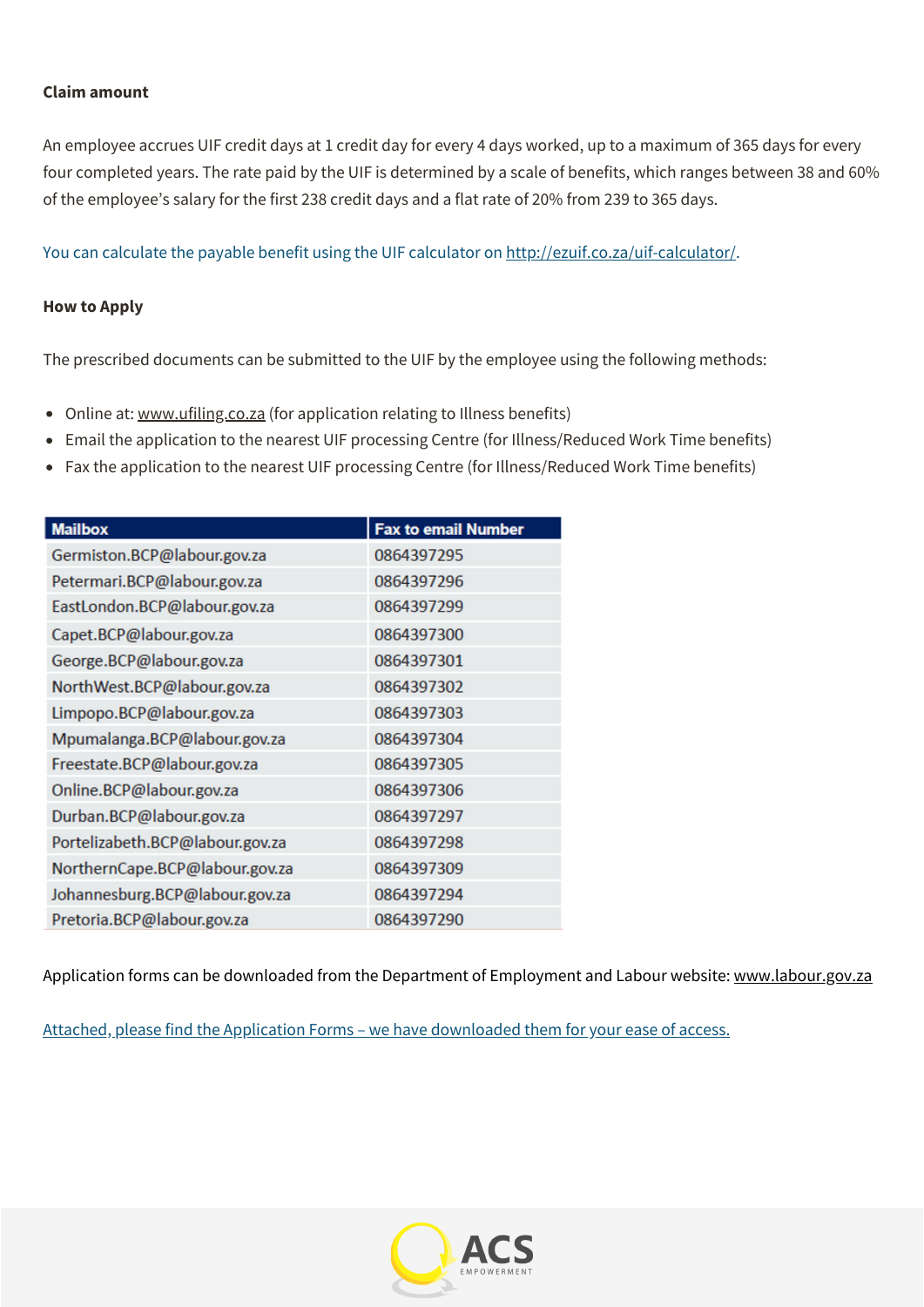Rapid Response Teams have been established to assist companies with more than 50 employees to process claims. It is indicated by Government that these teams will be deployed to the employer premises in each province. The officials to be contacted to arrange for such sessions are as follows:

| <b>PROVINCE</b>     | <b>BUSINESS UNIT MANAGER</b> | <b>OFFICE NUMBER</b> |
|---------------------|------------------------------|----------------------|
| <b>Eastern Cape</b> | Philiswa Madikazi            | 043 701 3342         |
| <b>Free State</b>   | <b>Morgan Ramatsetse</b>     | 051 505 6362/6200    |
| Gauteng             | Dingaan Basimane             | 011 853 0303         |
| KwaZulu-Natal       | <b>Gugu Khomo</b>            | 031 366 2012         |
| Limpopo             | <b>Ronet Landman</b>         | 015 290 1703         |
| Mpumalanga          | Evelyn Mokoena               | 013 655 8742         |
| <b>Nothern Cape</b> | Adv Bulelani Gwabeni         | 053 838 1554         |
| <b>North West</b>   | Selete Qhamakhoane           | 018 387 8178         |
| <b>Western Cape</b> | <b>Tony Lamati</b>           | 021 441 8054         |

# **Special UIF Benefits and the COVID-19 Pandemic**

The Minister of Employment and Labour has announced measures that the Department will put in place as required under the current special circumstance relating to the Corona virus (COVID-19) and its impact on UIF contributors. The Unemployment Insurance Fund will compensate affected workers through a new "National Disaster Benefit" and its existing the Illness, Reduced Work Time and Unemployment benefits. This new "National Disaster Benefit" and any other normal UIF benefit is only applicable to employers who are registered with UIF and make monthly contributions as required by the Contributions Act of 2002.

The employer may decide, as a direct result from the current Corona virus (COVID-19) pandemic to close their business for a period and send employees home. This constitutes a temporary lay-off. If the employer cannot pay his employees for this period, the employer can apply for the "National Disaster Benefit" from the UIF.

- "Temporary lay-off" means a reduction in work following the temporary closure of business operations, whether total or partial, due to COVID19 pandemic for the period of the National Disaster. It means that companies that have partially or completely closed down due to the pandemic are able to apply for the COVID19 TERS benefits should the Company be in financial distress.
- This benefit will be de-linked from the UIF's normal benefit structure and therefore the normal rule that for every 4 days worked the employee accumulated 1 credit day and maximum credit days payable is 365 for every 4 completed years will not apply.
- The amounts paid will be a percentage of an employee's salary, according to a legislated sliding scale from 38% (highest earners) to 60% (lowest earners).
- The salary to be taken into account in calculating the benefits will be capped at a maximum amount of R17 712.00 per month, per employee and an employee will be paid in terms of the income replacement rate sliding scale (38% - 60%) as provided in the UI Act. The salary is capped at R17 712.00 and not the benefit. Meaning the benefit will be calculated as a percentage of a capped salary of R17 712.00.

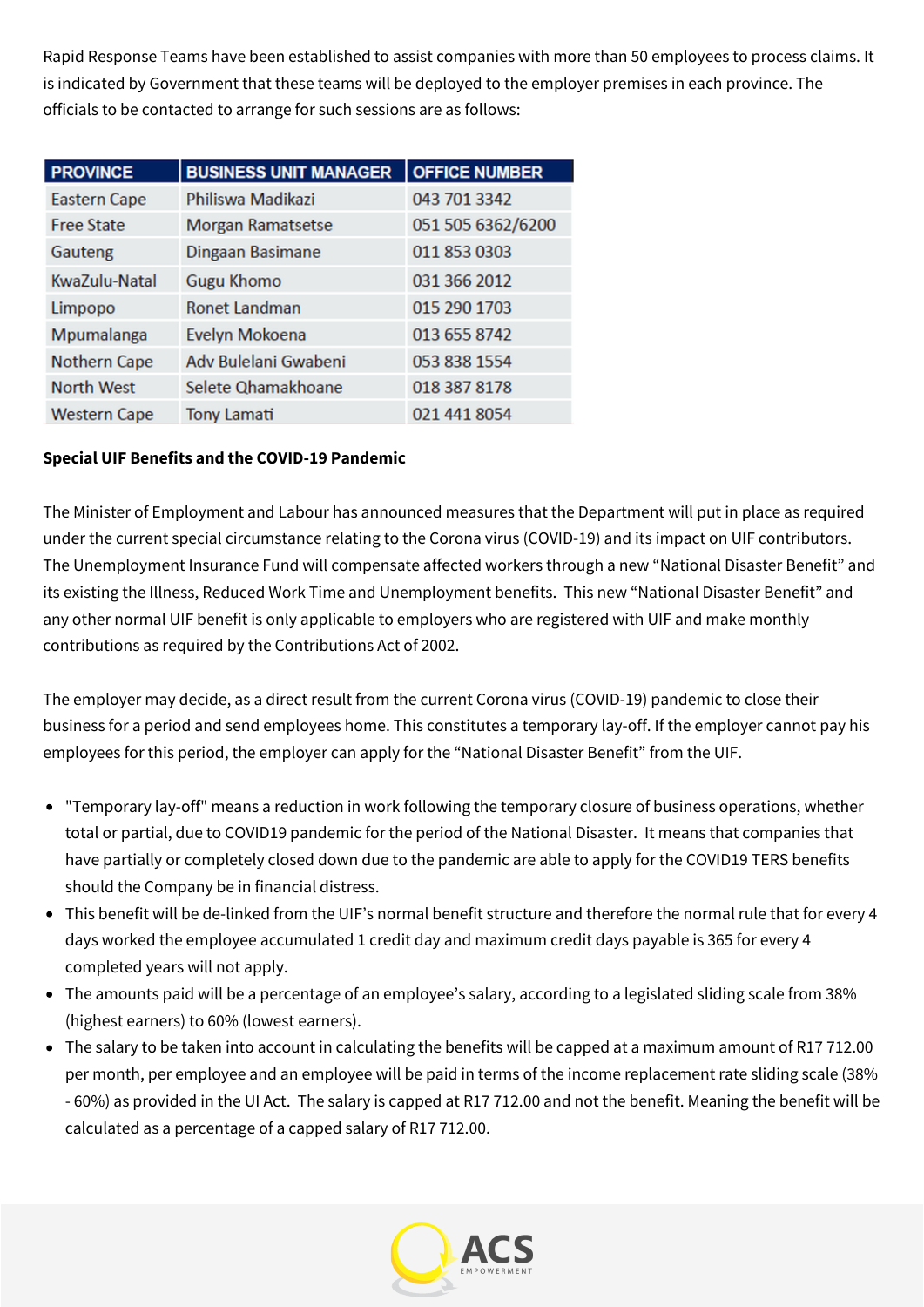- Should an employee's income determined in terms of the income replacement sliding scale fall below R3500.00, the employee will be paid a replacement income equal to that amount. Qualifying employees will receive a benefit calculated in terms of Sections 12 and 13 (1) and (2) of the UI Act, provided that an employee shall receive a benefit of no less than R3500.00.
- An employee may only receive COVID19 benefits in terms of the Directive if the total of the benefit together with any additional payment by the employer in any period is not more than the remuneration that the employee would ordinarily have received for working during that period. It means provision is made for the employer to make an additional payment (top-up) to the employees' COVID19 TERS benefit as long as the benefit and the additional payment does not exceed the employee's normal salary.
- Pay-Out periods indicated by the UIF is claimed to be as low as 10 Working Days to one month, but a backlog is being created and it may become 2-months or longer.
- The UIF Office confirmed that everyone registered at the UIF Fund qualifies for a UIF Claim, however we cannot make any promises about pay-outs.
- If an employee is ill, temporary lay-off or unemployed for longer than three months, the normal UIF benefits as explained below will apply.

NOTE: It appears that some employers are looking at applying for TERS Benefits, when in fact their organisations are not going to be closed completely. Employers are advised to tread very carefully here, as the DOL may well require the *reimbursement (from Employers) of monies for claims not in compliance with the rules.*

# **Required Forms and Documents for National Disaster benefit:**

- UI19 and UI2.7 (completed by Employer)
- UI 2.1 (application form)
- UI 2.8 (bank form completed by the bank)
- A letter from the Employer confirming company shutdown or employee's "temporary lay-off" is due to the Corona Virus
- Copy of employee's ID document

# **Application Process for Covid-19 TERS:**

**Step 1**: Employers shall apply by reporting their closure of business via email to covid19ters@labour.gov.za An automated response will be received outlying the procedure and required documentation, namely:

- Letter of Authority, on an official company letterhead granting permission to an individual specified to lodge a claim on behalf of the company
- MOA (completion of the agreement between UIF, Bargaining Council (If applicable) and Employer) does not have to be a signed hard copy, but can be done electronically
- Prescribed template that will require critical information from the employer
- Evidence/payroll as proof of last three months employee(s) salary(ies)
- Confirmation of bank account details in the form of certified latest bank statement
- All documents submitted will be subject to verification

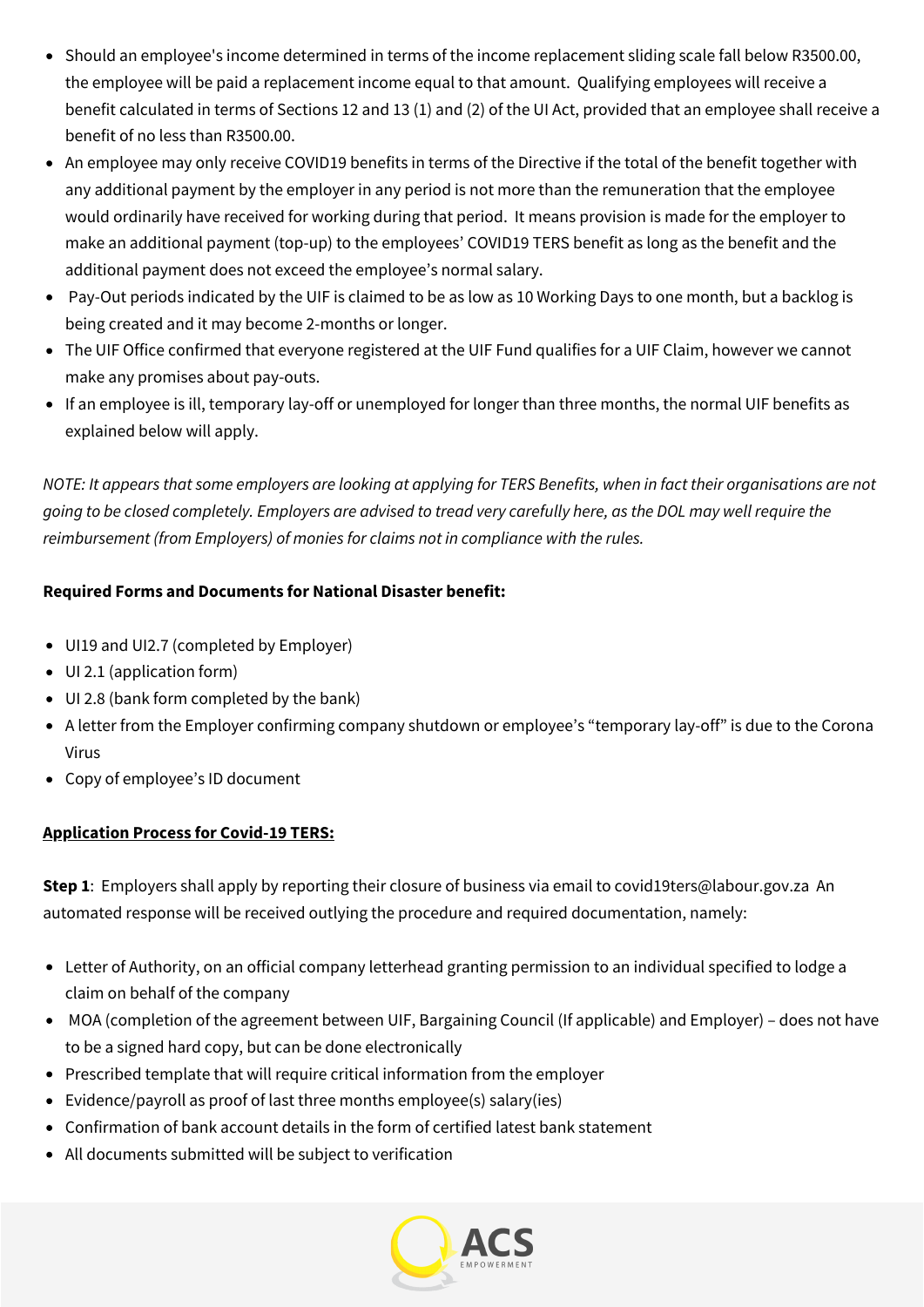#### **Step 2**: Submission Process

Submit/transmit all documents as required in Step 1 to UIF via dedicated mailbox: Covid19UIFclaims@labour.gov.za

NB: If the spreadsheet is complete; valid and accurate, it will be dumped into an automated calculator to produce the benefit amount due to the beneficiaries and the total amount to be transferred to the employer or bargaining council or *whichever method agreed.*

**Step 3**: Conclusion of the MOA between parties

Payment will only be effected after MOA sign off between the Fund and the Employer/Bargaining Council (if applicable).

## **Enquiries**

The UIF will provide a dedicated line that will assist all employers / employees / Bargaining Councils on COVID19TERS. The contact number is 012 337 1997.

# Please Note: An employer or employee cannot apply for the "National Disaster Benefit" and any other UIF benefit *simultaneously.*

*Frequently Asked Questions/Information during the Lockdown:*

#### Short-time, Lay-offs and Pay-cuts:

Please remember that, in the absence of such conditions written into your contracts of employment, you still have to consult with your employees (as per the law) in order to restructure their Conditions of Employment. You cannot change this unilaterally. It has to be by agreement. You may not be at this point yet and hopefully you never get there, but please follow proper process before any short-time, lay-offs, pay-cuts or retrenchments

# Employees Working from Home:

If possible, allow your Allow staff to work from home, but make sure that you provide clear guidelines to them on what you require, how you are going to look at time spent on the job, managing of performance and so forth. Start thinking about and implementing policies on IT. Provide them with resources such as wifi, laptop, telephone lines and so forth to be able to do their jobs. If that are able to do a 100% job from home, you'd have to pay them at 100% of normal salary. If they can only do 50% from home, you may want to put them on short-time.